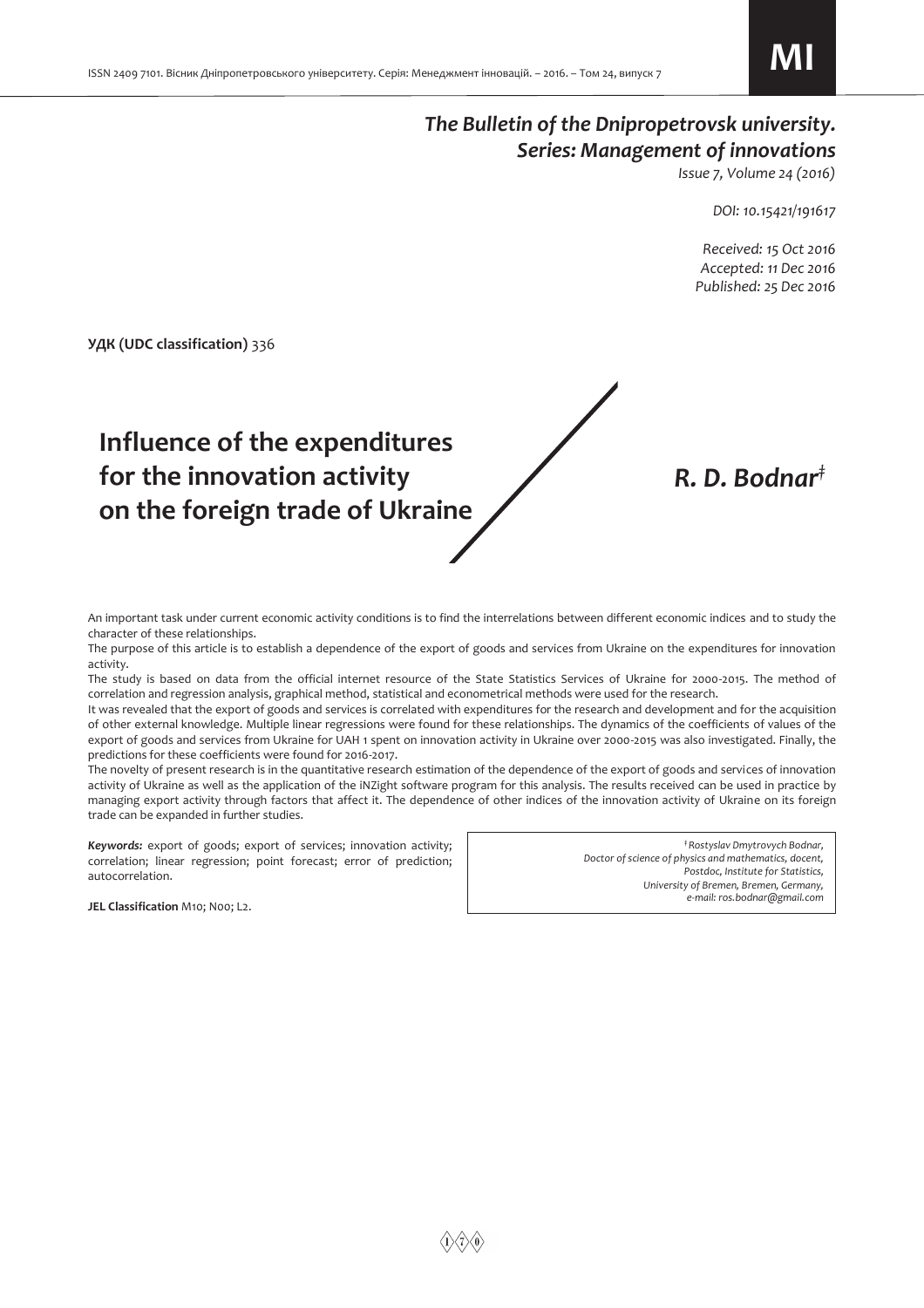## **Вплив витрат на інноваційну діяльність України на її зовнішню торгівлю**

#### *Р.Д. Боднар*

*Бременський університет, Бремен, Німеччина*

У сучасних умовах господарювання важливе завдання – виявлення взаємозв'язків між економічними показниками і дослідження їх характеру.

Метою роботи – вивчення залежності експорту товарів і послуг з України від витрат на інноваційну діяльність.

Дослідження ґрунтувалося на даних, отриманих з офіційного сайту Державної служби статистики України за 2000-2015 рр. Для проведення дослідження застосовано кореляційнорегресійний аналіз, графічний, статистичні і економетричні методи.

На основі здійсненого аналізу встановлено, що експорт товарів і послуг корелює з витратами на дослідження і розробки та також залежить від придбання інших зовнішніх знань. Побудовано лінійні множинні регресії, які описують цю залежність. Також досліджено динаміку у 2000-2015 рр. і побудовано прогноз на 2016-2017 рр. величин експорту товарів і послуг з України на 1 гривню, витрачену на інноваційну діяльність України.

Новизна дослідження полягає в кількісному дослідженні залежності експорту товарів і послуг від інноваційної діяльності України, а також використанні програми iNZight для цього аналізу.

Отримані результати можуть бути використані для регулювання обсягу експорту через фактори, які на нього впливають.

У подальшому можна досліджувати залежність показників зовнішньої торгівлі України від інших показників її інноваційної діяльності.

*Ключові слова:* експорт товарів; експорт послуг; інноваційна діяльність; кореляція; лінійна регресія; точковий прогноз; похибка прогнозу; автокореляція.

## **Влияние расходов на инновационную деятельность Украины на ее внешнюю торговлю**

#### *Р.Д. Боднар*

*Бременский университет, Бремен, Германия* 

В современных условиях хозяйствования важной задачей является выявления взаимосвязей между экономическими показателями и исследование их характера.

Цель работы – изучение зависимости экспорта товаров и услуг с Украины от затрат на инновационную деятельность.

Исследование базировалось на данных, полученных с официального сайта Государственной службы статистики Украины за 2000-2015 гг. Для проведения исследования применены метод корреляционно-регрессионного анализа, графический метод, статистические и эконометрические методы.

На основе проведенного анализа установлено, что экспорт товаров и услуг коррелирует с затратами на исследования и разработки, а также зависит от приобретения других внешних знаний. Построены линейные множественные регрессии, описавшие эту зависимость. Исследована динамика в 2000- 2015 гг. и на 2016-2017 гг. построен прогноз величин экспорта товаров и услуг из Украины в расчете на 1 гривну, потраченную на инновационную деятельность Украины.

Новизна исследования заключается в количественном исследовании зависимости экспорта товаров и услуг от инновационной деятельности Украины, а также использовании программы iNZight для этого анализа. Полученные результаты можна применять для регулирования объема экспорта с помощью факторов, на него влияющих.

В дальнейшем можно исследовать зависимость показателей внешней торговли Украины от других показателей ее инновационной деятельности.

*Ключевые слова*: экспорт товаров; экспорт услуг; инновационная деятельность; корреляция; линейная регрессия; точечный прогноз; ошибка прогноза; автокорреляция.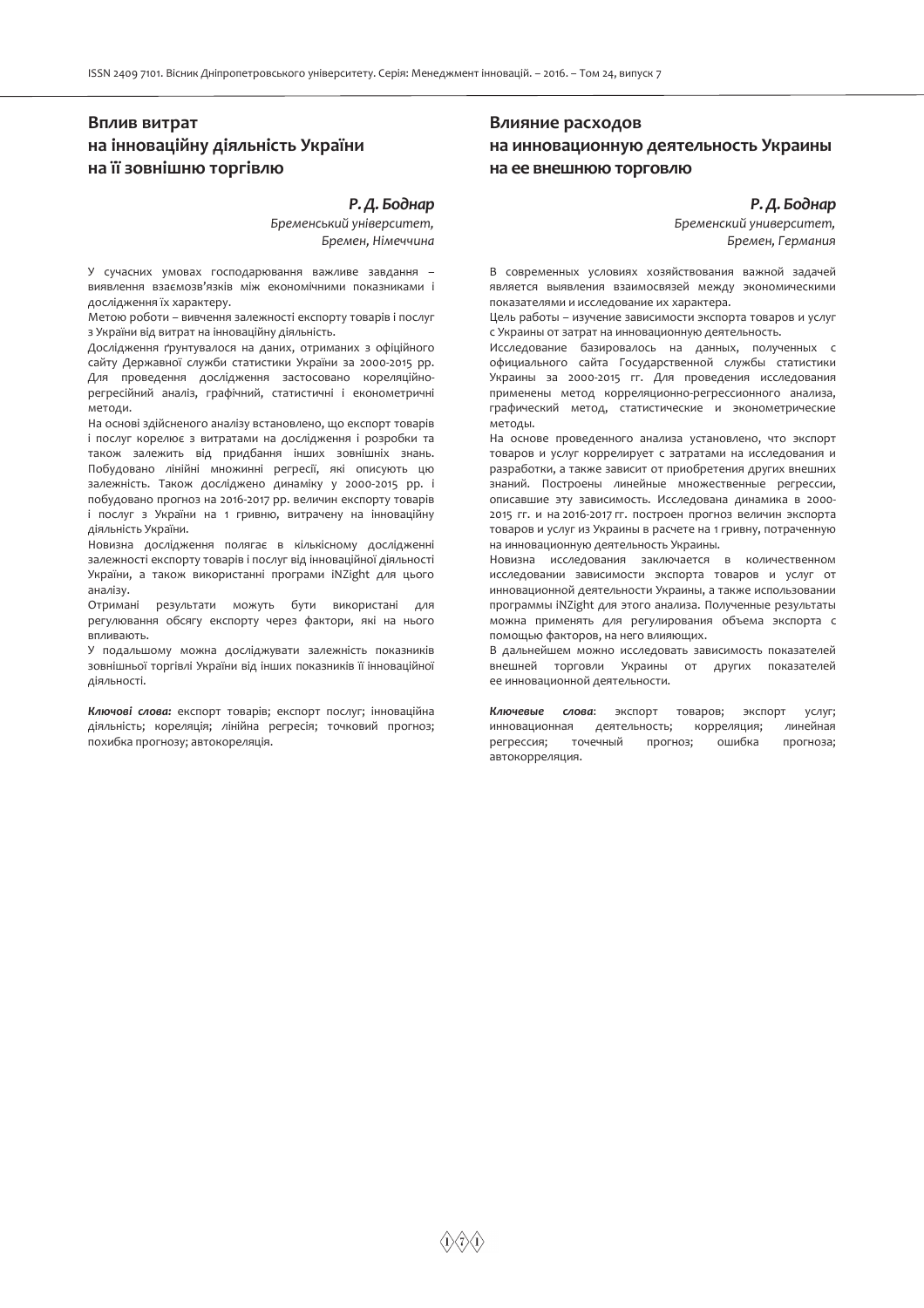#### **Introduction**

he dependence of export of goods and services from Ukraine on its expenditures for the innovation activity is explored in ′T this article. The total sum of expenses on the innovation activity as well as its components of financing sources and innovation activities was chosen for this analysis. Official data of the chosen indices can be found at the official internet website of the State Statistics Services of Ukraine [6]. The research is carried out for the annual data of these indices over 2000-2015.

Innovation activity and foreign trade play an important role in the economics of a country. Foreign trade in goods and services has a significant impact on the gross domestic product (*Ivanenko, 2011*) [1]. There are some academic papers, which have already tackled foreign trade and innovation activity in Ukraine. *Mazaraki and Melnyk* (2012) analyzed the determinants for Ukraine of the development of its foreign trade by innovative products in their article [2]. *Melnyk and Zubko* (2011) investigated the innovations in the goods' structure of the Ukrainian foreign trade [3]. *Kyzym et al.* (*2014*) studied foreign trade in the production of high-tech industries of Ukraine after it joined the WTO [4]. *Meh* (2011) identified separate groups of industrial products with different degrees of scientific intensity in the goods' structure of foreign trade of Ukraine and estimated their influence on the innovation development of Ukraine in [5].

#### **Research Question**

he aim of the paper is to establish how the indices of the innovation activity of Ukraine, the statistical data about which can be found on the website of the State Statistics Services of Ukraine, affect its foreign trade. The first group of such indices is the sum of expenses according to innovation activities. This group consists of the following expenditures: for research and development, for the acquisition of other external knowledge and for the acquisition of machinery, equipment, and software.

#### **Method and Data**

he econometrical methods, given, in particular, in the book ΄T by *Yeleyko, Bodnar and Demchyshyn* (*2011*) [7], are used for the further studies. The Excel and iNZight programs are used as software for analysis. INZight is a statistical programming language R package. It allows for easy and quick exploration of statistical data, as well as building different statistical graphs, and analyzing time series.

The data on foreign trade are given in USD at the official website of the State Statistics Services of Ukraine. And the data on the innovation activities are given in UAH. Thus, these data should be reduced to the same units first of all. For this purpose, data on the foreign trade is multiplied by the corresponding values of the average official exchange rate of UAH against the USD taken from the official website of the National Bank of Ukraine [8]. Since the initial data is annual, the official exchange rate is annual too. Next, under consideration of the inflation rate during corresponding periods, all data are adjusted to the prices as of 2015.

Correlation coefficients are computed in order to identify the relationship between the total sum of expenses on the innovation activity of Ukraine and export of goods and services. The correlation coefficient between export of goods from Ukraine and the sum of expenses on the innovation activity is equal to 0.43 (significance level *α = 0,096*). The correlation coefficient between export of services from Ukraine and the given sum of expenses is equal to 0.14 (*α = 0,605*). And the correlation coefficient between the export of goods and services in general and the sum of expenses on the innovation activity is equal to 0.38 (*α = 0,147*).

Thus, we may conclude that there is no linear relationship between the sum of expenses and established indices of the export. Therefore, there are two possibilities: either there exists a nonlinear relationship between considered indices or there is no relationship between them at all. We will use the graphical methods to check which of them is correct.

Graphs of dependence of export of goods, services and in general on the expenses on the innovation activity are given in Fig. 1 and 2.



**Fig. 1. Relationship between export of goods and services from Ukraine and the total sum of expenditure on the innovation activity of Ukraine over 2000–2015, UAH million**  Source: compiled by the author, based on [6].





There are no clearly visible tendencies of these processes in their graphs. Thus, a conclusion about the absence of relationship of the sum of expenses on the innovation activity of Ukraine and investigated indices of its export, based on these graphs, is drawn.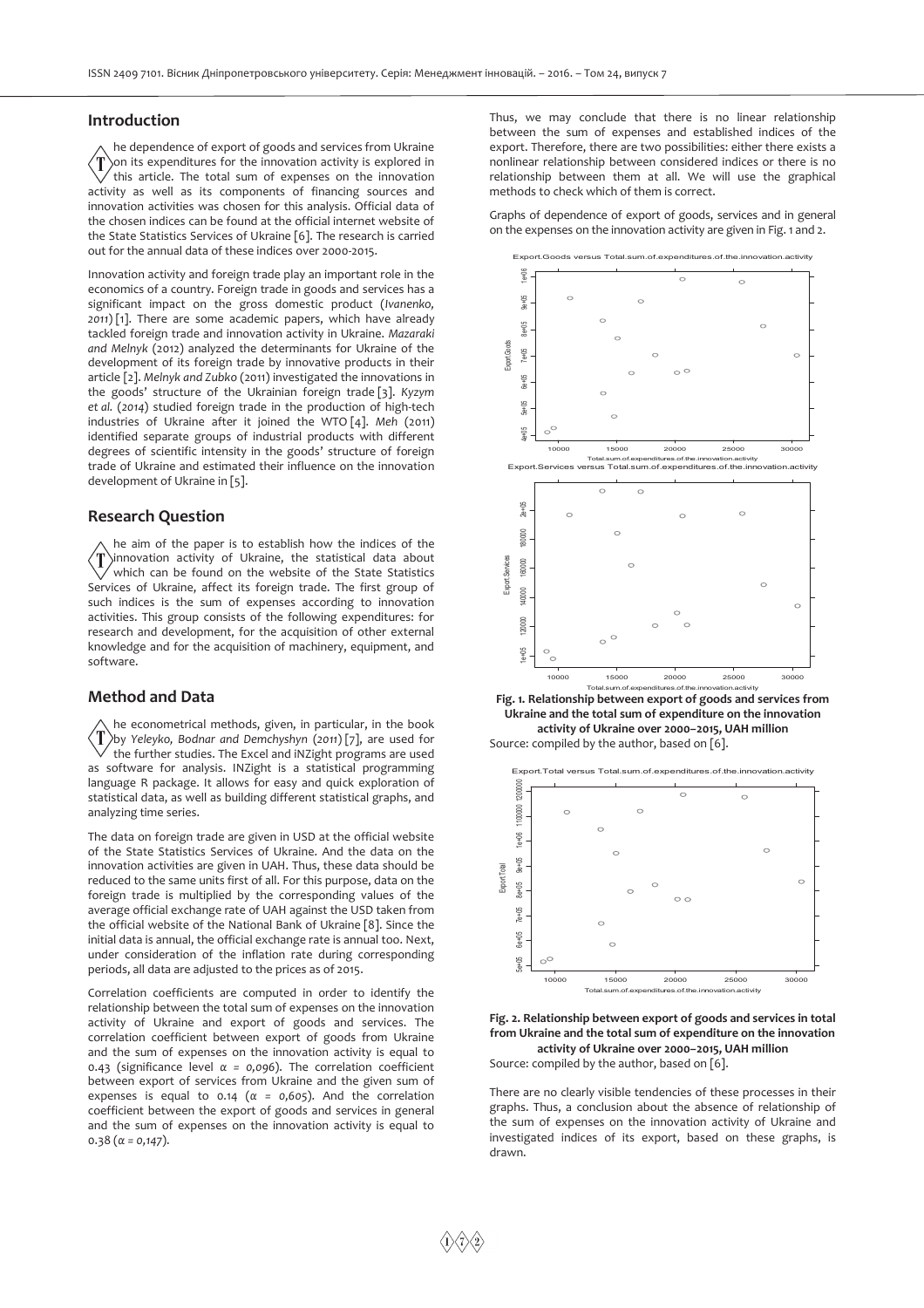#### **Results**

he first group of indices of the innovation activity of Ukraine ) is the sum of expenses according to innovation activities. This group consists of the following expenditures: for research and development, for the acquisition of other external knowledge and for the acquisition of machinery, equipment, and software. We denote by  $\mathbf r$  the pair correlation coefficients and by *α* the corresponding significance level. Then the next table 1 is obtained.

**Table 1** 

| and areas of financing of innovation activities of Ukraine over 2000-2015 <sup>*</sup> |                 |       |                       |       |                 |       |                                                    |       |                                                                          |       |                                                                                    |       |
|----------------------------------------------------------------------------------------|-----------------|-------|-----------------------|-------|-----------------|-------|----------------------------------------------------|-------|--------------------------------------------------------------------------|-------|------------------------------------------------------------------------------------|-------|
|                                                                                        | Export of goods |       | Export of<br>services |       | Export in total |       | Expenditures<br>for research<br>and<br>development |       | Expenditures<br>for the<br>acquisition of<br>other external<br>knowledge |       | Expenditures for the<br>acquisition<br>of machinery,<br>equipment,<br>and software |       |
|                                                                                        | r               | α     | ۳                     | α     | Υ               | α     | r                                                  | α     | ۳                                                                        | α     | Υ                                                                                  | α     |
| Export of goods                                                                        | 1.000           | 0.000 | 0.889                 | 0.000 | 0.996           | 0.000 | 0.501                                              | 0.048 | $-0.584$                                                                 | 0.018 | 0.199                                                                              | 0.460 |
| Export of services                                                                     | 0.889           | 0.000 | 1.000                 | 0.000 | 0.924           | 0.000 | 0.299                                              | 0.261 | $-0.728$                                                                 | 0.001 | 0.073                                                                              | 0.788 |
| Export in total                                                                        | 0.996           | 0.000 | 0.924                 | 0.000 | 1.000           | 0.000 | 0.472                                              | 0.065 | $-0.620$                                                                 | 0.010 | 0.179                                                                              | 0.507 |
| Expenditures<br>for research<br>and development                                        | 0.501           | 0.048 | 0.299                 | 0.261 | 0.472           | 0.065 | 1.000                                              | 0.000 | 0.131                                                                    | 0.629 | 0.555                                                                              | 0.026 |
| Expenditures for the<br>acquisition of other<br>external knowledge                     | $-0.584$        | 0.018 | $-0.728$              | 0.001 | $-0.620$        | 0.010 | 0.131                                              | 0.629 | 1.000                                                                    | 0.000 | 0.504                                                                              | 0.047 |
| Expenditures<br>for the acquisition<br>of machinery,<br>equipment<br>and software      | 0.199           | 0.460 | 0.073                 | 0.788 | 0.179           | 0.507 | 0.555                                              | 0.026 | 0.504                                                                    | 0.047 | 1.000                                                                              | 0.000 |

## **Values of pair correlation coefficients between indices of export of goods and services from Ukraine**

\*Source: compiled by the author, based on [6].

Table 1 shows that expenditures for the acquisition of machinery, equipment and software are weakly correlated with the established export's indices. Therefore, multiple linear regressions of dependence of export of goods (model 1), services (model 2) and in general (model 3) on the expenditures for research and development (variable A) and the expenditures for the acquisition of other external knowledge (variable B) are calculated. Received results are given in the following table 2.

**Table 2** 

| Multiple linear regressions of dependence of export of goods, services and in general on the expenditures for research |  |
|------------------------------------------------------------------------------------------------------------------------|--|
| and development and the expenditures for the acquisition of other external knowledge over 2000–2015 <sup>*</sup>       |  |

| Model        | Unstandardized coefficients |                   | Standardized<br>coefficients |          | Significanc | R-squared | Adjusted  | F-statistic | p-value |
|--------------|-----------------------------|-------------------|------------------------------|----------|-------------|-----------|-----------|-------------|---------|
|              | B                           | Standard<br>error | <b>Beta</b>                  |          | e level     |           | R-squared |             |         |
| 1 (constant) | 553710.508                  | 96178.180         |                              | 5.757    | 0.000       |           |           |             |         |
| variable A   | 138.056                     | 37.196            | 0.587                        | 3.712    | 0.003       | 0.680     | 0.631     | 13.804      | 0.001   |
| variable B   | $-336.447$                  | 80.649            | $-0.660$                     | $-4.172$ | 0.001       |           |           |             |         |
| 2 (constant) | 147099.976                  | 21044.713         |                              | 6.990    | 0.000       |           |           |             |         |
| variable A   | 20.819                      | 8.139             | 0.400                        | 2.558    | 0.024       | 0.687     | 0.639     | 14.264      | 0.001   |
| variable B   | -87.927                     | 17.647            | -0.780                       | $-4.983$ | 0.000       |           |           |             |         |
| 3 (constant) | 700810.484                  | 112555.075        |                              | 6.226    | 0.000       |           |           |             |         |
| variable A   | 158.875                     | 43.530            | 0.563                        | 3.650    | 0.003       | 0.696     | 0.649     | 14.881      | 0.000   |
| variable B   | $-424.374$                  | 94.381            | $-0.694$                     | $-4.496$ | 0.001       |           |           |             |         |

\*Source: compiled by the author, based on [6].

Thus, the export of goods from Ukraine increases by UAH 138.056 million, on average, if the expenditures for research and development increase by UAH 1 million and for a fixed value of expenditures for the acquisition of other external knowledge. And the export of goods from Ukraine decreases by UAH 336.447 million, on average, if the expenditures for the acquisition of other external knowledge increase by UAH 1 million and for a fixed value of expenditures for research and development. The export of services from Ukraine increases by UAH 20.819 million, on average, if the expenditures for research and development increase by UAH 1 million and for a fixed value of expenditures for the acquisition of other external knowledge. And it decreases by UAH 87.927 million, on average, if the expenditures for the acquisition of other external knowledge increase by UAH 1 million and for a fixed value of expenditures for research and development.

The export in total from Ukraine increases by UAH 158.875 million, on average, if the expenditures for research and development increase by UAH 1 million and for a fixed value of expenditures for the acquisition of other external knowledge and decreases, on average, by UAH 424.374 million if the expenditures for the acquisition of other external knowledge increase by UAH 1 million and for a fixed value of expenditures for research and development.

All constructed models describe more than 68% of variations of the established indices of the export. Finally, the absence of multicollinearity in these models follows from the low value of pair correlation coefficient between their factors, which is equal to 0.131.

The second group of indices of the innovation activity of Ukraine, the statistical data about which can be found on the website of the State Statistics Services of Ukraine, is the sum of expenses according to the financing sources. This group consists of the following indices: own funds of enterprises, funding from the state budget and funding by foreign investors (table 3).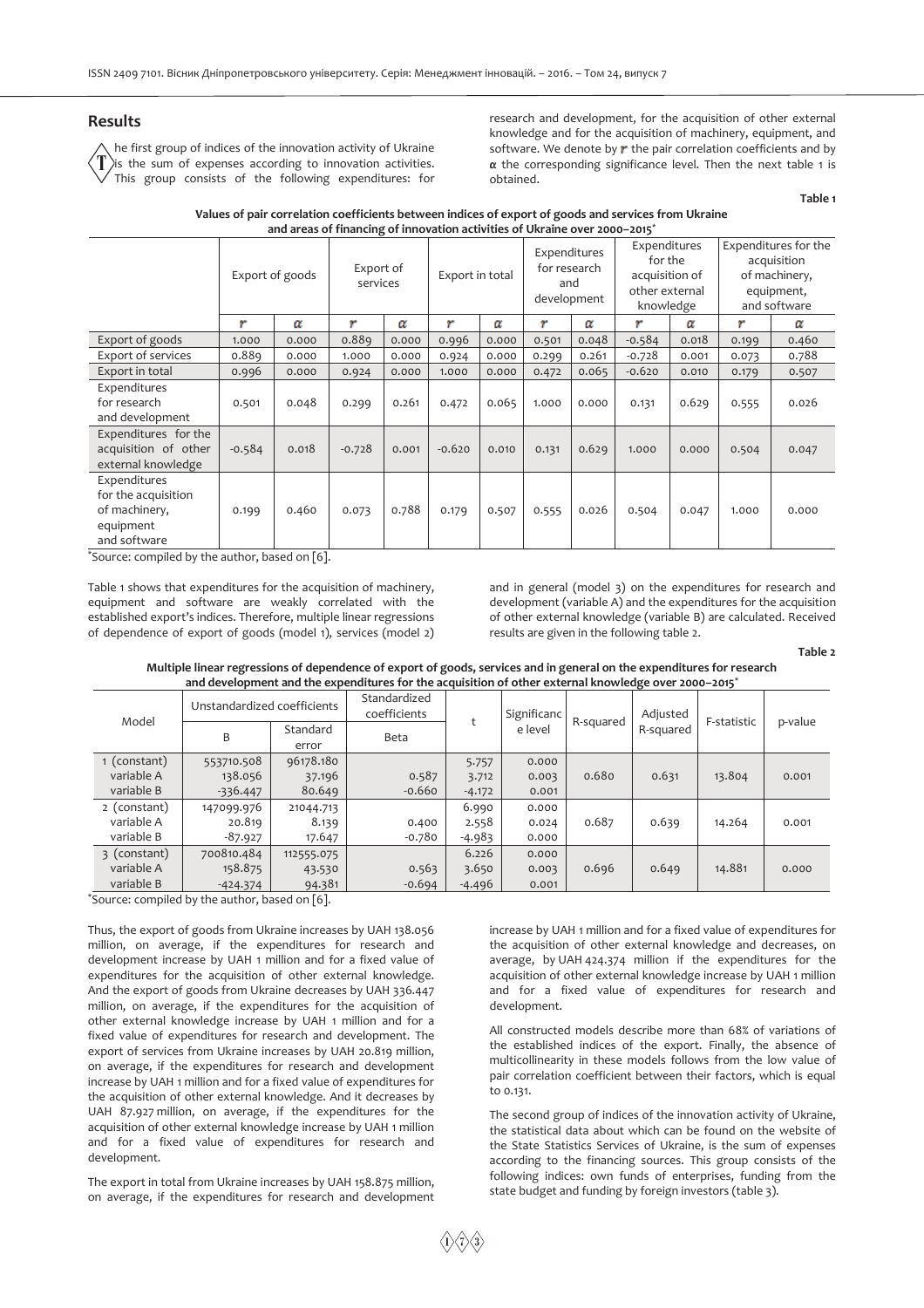| and financing sources of the innovation activity of UKraine over 2000–2015 |                                                        |       |          |              |                   |       |  |  |  |  |  |
|----------------------------------------------------------------------------|--------------------------------------------------------|-------|----------|--------------|-------------------|-------|--|--|--|--|--|
|                                                                            | Cost of financing the innovation activities of Ukraine |       |          |              |                   |       |  |  |  |  |  |
| Export                                                                     | own funds                                              |       |          | state budget | foreign investors |       |  |  |  |  |  |
|                                                                            |                                                        | α     |          |              |                   |       |  |  |  |  |  |
| goods                                                                      | 0.273                                                  | 0.306 | 0.215    | 0.424        | 0.073             | 0.788 |  |  |  |  |  |
| services                                                                   | 0.010                                                  | 0.971 | $-0.075$ | 0.783        | 0.273             | 0.306 |  |  |  |  |  |
| in total                                                                   | 0.385                                                  | 0.141 | 0.229    | 0.394        | 0.165             | 0.541 |  |  |  |  |  |

 **Values of pair correlation coefficients between indices of export of goods and services from Ukraine and financing sources of the innovation activity of Ukraine over 2000–2015\***

\*Source: compiled by the author, based on [6].

Let us remind that  $r$  denotes the pair correlation coefficients and *α* denotes the corresponding significance level in Table 3. It follows from Table 3 that the indices of export of goods and services are uncorrelated with financing sources of the innovation activity of Ukraine. Similar graphical analysis in Figures 1 and 2 provides for the conclusion about the absence of relationships between indices of export of goods and services from Ukraine and own funds of enterprises, funding from the state budget and funding by foreign investors. Let us consider in more detail one of such graphs, which demonstrate dependence of export of services on the own funds of enterprises.

It follows from Fig. 3 that there is no any relationship between export of services from Ukraine and own funds of enterprises.



**enterprises, spent on innovation activities in Ukraine over 2000–2015, UAH million**\* \*Source: compiled by the author, based on [6].

At the same time, one can see that there was a linear relationship between these indices up to 2008. The results of this relationship are given in the following table. Enterprises have spent less money on the innovation activity after 2009, as well as export of services from Ukraine increased, and this broke down the relationship, mentioned before, given in Table 4.

Finally, let us consider coefficients, which show the part of export of goods (*Cg*), services (*Cs*) and in total (*Ct*) relative to UAH 1 spent on innovation activity of Ukraine. These coefficients can be computed as

$$
C_g = \frac{E_g}{1}
$$
 A,  $C_s = \frac{E_s}{1}$  A,  $C_t = \frac{E_t}{1}$  A,

where *Eg*, *Es* and *Et* are the export of goods, services and in general, respectively, and *IA* denotes expenditures on innovation activity of Ukraine. Dynamics of these coefficients for 2000-2015 is given in Table 5.

It follows from table 5 that the dynamic of established coefficients can be better described by parabolic trends.

These trends describe from 71.5% to 77.8% of the indices' variation. Moreover, empirical values of the Darbin-Watson criterion are equal to 2.549, 2.032 and 2.485 for parabolic rends of *Cg*, *Cs* and *Ct,* respectively. These values are rather close to 2. Thus we can state that there are no autocorrelation of rests in parabolic trends. *p*values for the *F*-statistic are smaller than 0,05. Therefore, forecasts of the considered coefficients, based on the parabolic trends for 2016-2017, can be made with probability *p=0,95* (table 6).

Thus, it can be stated with probability *p=0,95* that the coefficient of values of export of goods from Ukraine per UAH 1 to be spent on innovation activity of Ukraine is expected between 57.957 and 105.109 in 2016 and between 53.014 and 130.492 in 2017. The coefficient of values of export of services from Ukraine per UAH 1 to be spent on innovation activity of Ukraine is expected between 14.466 and 25.082 in 2016 and between 16.686 and 25.551 in 2017. And the coefficient of values of export from Ukraine in total per UAH 1 to be spent on innovation activity of Ukraine is expected with probability *p=0,95* between 73.084 and 129.531 in 2016 and between 82.828 and 145.915 in 2017.

**Table 4** 

| Linear regression of export of services on the own funds of enterprises, spent on innovation activity in Ukraine over 2000–2008 <sup>*</sup> |                             |                |                              |       |                       |           |                        |             |         |
|----------------------------------------------------------------------------------------------------------------------------------------------|-----------------------------|----------------|------------------------------|-------|-----------------------|-----------|------------------------|-------------|---------|
| Model                                                                                                                                        | Unstandardized coefficients |                | Standardized<br>coefficients |       | Significance<br>level | R-squared | Adjusted R-<br>squared | F-statistic | p-value |
|                                                                                                                                              |                             | Standard error | Beta                         |       |                       |           |                        |             |         |
| (constant)                                                                                                                                   | 85045.269                   | 9831.168       |                              | 8.651 | 0.000                 | 0.665     | 0.617                  | 13.871      |         |
| variable A                                                                                                                                   | 2.495                       | 0.670          | 0.815                        | 3.724 | 0.007                 |           |                        |             | 0.007   |

\* Source: compiled by the author, based on [6].

**Table 3**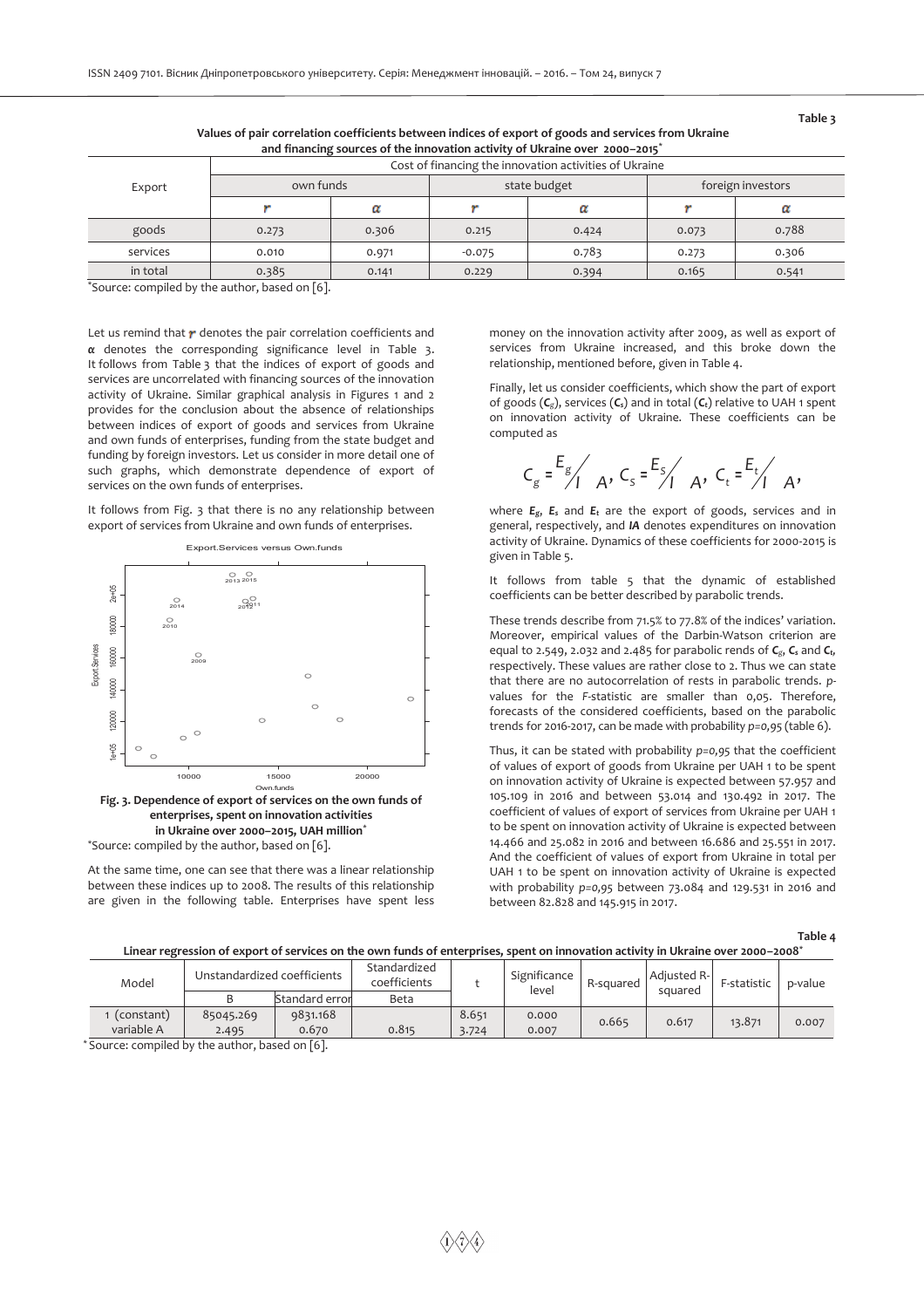#### **Table 5**

#### **Dynamics of coefficient of values of export of goods, services and in total from Ukraine per UAH 1 spent on innovation activity of Ukraine over 2000–2015\***

| on importance activity of on allie over 2000–2015 |           |                                   |                             |                                |                              |                            |                         |         |             |           |       |
|---------------------------------------------------|-----------|-----------------------------------|-----------------------------|--------------------------------|------------------------------|----------------------------|-------------------------|---------|-------------|-----------|-------|
| Ind                                               |           | Trend's model                     |                             | Unstandardized<br>coefficients | Standardized<br>coefficients |                            | Significance            | $R -$   | Adjusted R- | F-        | p-    |
| ex                                                | type      | coefficients                      | B                           | Standard<br>error              | Beta                         | t                          | level                   | squared | squared     | statistic | value |
| $C_{\rm g}$                                       | Linear    | (constant)                        | 28.331<br>1.712             | 6.549<br>0.677                 | 0.560                        | 4.326<br>2.527             | 0.001<br>0.024          | 0.313   | 0.264       | 6.386     | 0.024 |
| $C_g$                                             | Parabolic | (constant)<br>t.<br>$t^2$         | 52.437<br>$-6.324$<br>0.473 | 7.141<br>1.933<br>0.111        | $-2.068$<br>2.703            | 7.343<br>$-3.271$<br>4.275 | 0.000<br>0.006<br>0.001 | 0.715   | 0.671       | 16.273    | 0.000 |
|                                                   | Linear    | (constant)                        | 5.911<br>0.410              | 1.720<br>0.178                 | 0.524                        | 3.438<br>2.303             | 0.004<br>0.037          | 0.275   | 0.223       | 5.306     | 0.037 |
| $C_{s}$                                           | Parabolic | (constant)<br>$t^2$               | 12.810<br>$-1.890$<br>0.135 | 1.608<br>0.435<br>0.025        | $-2.419$<br>3.028            | 7.968<br>$-4.343$<br>5.435 | 0.000<br>0.001<br>0.000 | 0.778   | 0.744       | 22.830    | 0.000 |
|                                                   | Linear    | (constant)                        | 34.242<br>2.121             | 8.186<br>0.847                 | 0.556                        | 4.183<br>2.506             | 0.001<br>0.025          | 0.310   | 0.260       | 6.278     | 0.025 |
| $\mathsf{C}_t$                                    | Parabolic | (constant)<br>t<br>t <sup>2</sup> | 65.247<br>$-8.214$<br>0.608 | 8.548<br>2.314<br>0.132        | $-2.155$<br>2.789            | 7.633<br>$-3.549$<br>4.593 | 0.000<br>0.004<br>0.001 | 0.737   | 0.696       | 18.195    | 0.000 |

\*Source: compiled by the author, based on [6].

**Table 6** 

#### **Forecasts of coefficient of values of export of goods, services and in total from Ukraine per UAH 1 to be spent on innovation activity of Ukraine for 2016–2017\***

| on nanovation activity or one anno for zono zony |      |                |                            |  |  |  |  |  |  |  |
|--------------------------------------------------|------|----------------|----------------------------|--|--|--|--|--|--|--|
| Coefficient                                      | Year | Point forecast | Margin error of prediction |  |  |  |  |  |  |  |
|                                                  | 2016 | 81.533         | 23.576                     |  |  |  |  |  |  |  |
| Сg                                               | 2017 | 91.753         | 38.734                     |  |  |  |  |  |  |  |
|                                                  | 2016 | 19.774         | 5.308                      |  |  |  |  |  |  |  |
| U٤                                               | 2017 | 22.619         | 5.932                      |  |  |  |  |  |  |  |
|                                                  | 2016 | 101.307        | 28.223                     |  |  |  |  |  |  |  |
| Сt                                               | 2017 | 114.372        | 31.544                     |  |  |  |  |  |  |  |
|                                                  |      |                |                            |  |  |  |  |  |  |  |

\*Source: compiled by the author, based on [6].

### **Conclusions**

here are no direct relationships between the indices of T export from Ukraine and the expenditures for innovation activity of Ukraine in total, as well as relative to the financing sources of these expenditures. The export of goods and services from Ukraine separately, as well as in total, are well described by multiple linear regressions of their dependence on the sums of expenditures for research and development and for the acquisition of other external knowledge.

Coefficients of values of export of goods, services and in total from Ukraine per UAH 1 spent on innovation activity of Ukraine were established. Dynamics of these coefficients over 2000-2015 can be described by using parabolic trends, which also demonstrate further growth of the considered indices. Constructed trends correspond to the initial data with *p*-value less than 0.05 according to the Fisher criterion. Therefore, one can use them for the considered coefficients forecasting with probability 0.95. The point forecasts for the established coefficients were found for 2016-2017, as well as their confidence intervals for significance level 0.05.

The novelty of present research is in the quantitative research estimation of dependence of export of goods and services on the innovation activity of Ukraine, as well as the application of the iNZight program for this analysis. The results received can be used in practice by managing export through factors that affect it. Dependence of other indices of the innovation activity of Ukraine on its foreign trade can be expanded in further studies.

#### **Bibliographic references**

- 1. Іваненко, І. А. Аналіз впливу зовнішньої торгівлі з країнами СНД на ВВП України [Текст] / І. А. Іваненко // Вісник Маріупольського державного університету. Серія Економіка. – 2011. – Вип. 2. – С. 166–174.
- 2. Мазаракі, А. Детермінанти розвитку зовнішньої торгівлі України інноваційною продукцією [Текст] / А. Мазаракі, Т. Мельник // Вісн. Київ. нац. торговельно-екон. ун-ту. – 2012. – № 2. – С. 5–20.
- 3. Мельник, Т. М. Інноваційний регрес у товарній структурі зовнішньої торгівлі України [Текст] / Т. М. Мельник, О. В. Зубко // Маркетинг і менеджмент інновацій. – 2011. –  $N<sup>°</sup>$  4(2). – C. 192–199.
- 4. Можливості і загрози від членства України в СОТ у зовнішній торгівлі продукцією високотехнологічних галузей в умовах співпраці з країнами ЄС і митного союзу ЄврАзЕС [Текст] / М. О. Кизим, І. Ю. Матюшенко, В. Є. Хаустова, О. В. Козирєва, Д. М. Костенко, Ю. М. Моісеєнко, І. Ю. Бунтов // Проблеми економіки. – 2014.– №1. – С. 6–25.
- 5. Мех, О. А. Товарна структура зовнішньої торгівлі України як індикатор науково-технологічного та інноваційного розвитку економіки [Текст] / О. А. Мех // Наука та наукознавство. – 2011. – № 3. – С. 24–38.